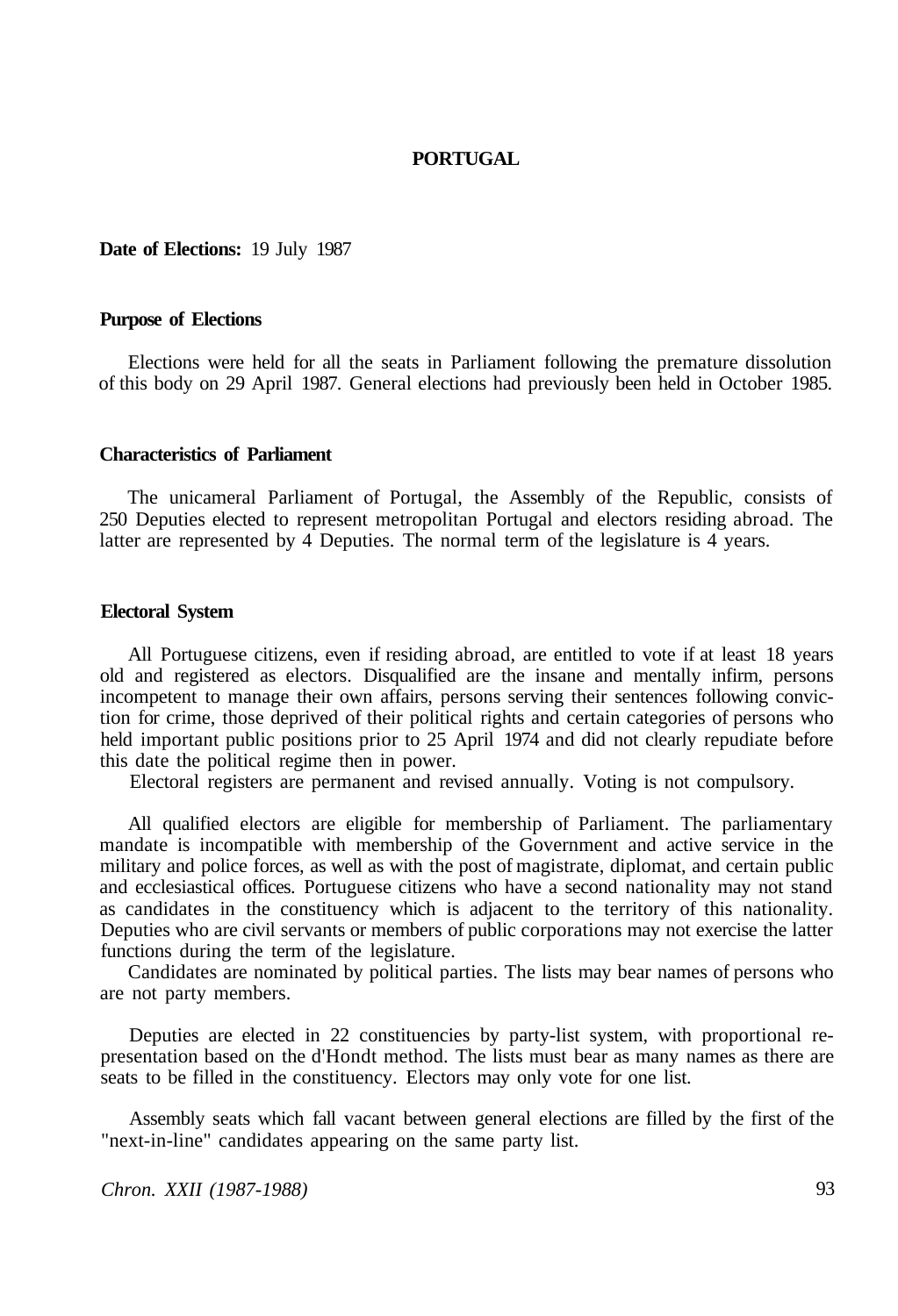#### **Background and Outcome of the Elections**

On 3 April 1987, a censure vote proposed by the centre-left Democratic Renewal Party (PRD) of former President of the Republic A.R. Eanes brought down the conservative minority Government of Prime Minister Anibal Cavaco Silva (Social Democratic Party - PSD). The resulting political crisis led President Mario Soares to call general elections for July - some 27 months ahead of schedule.

The legislative poll was held simultaneouly with that for the 24 Portuguese seats in the European Parliament. Altogether 12 parties or coalitions contested the Assembly's 250 seats in a three-week election campaign that began on 29 June. In the rivalry, personalities were seen as important as issues. Mr. Cavaco Silva pointed to the period of economic growth under his term in office. He advocated free-market policies and promised further reform and modernization of the economic sector.

Polling day saw a relatively low turnout, which observers attributed in part to the summer date. Final results allowed the PSD to become the first party since the April 1974 revolution to win an absolute majority in the Assembly, as it captured 148 seats - an increase of 60. These gains came both at the expense of the PRD and the rightist Centre Democratic Party (CDS). Observers viewed the outcome as reflecting the electorate's wish for political stability after the numerous changes of the previous years.

On 17 August, a new PSD Cabinet headed by Mr. Cavaco Silva was sworn in.

**Statistics** 

### 1. *Results of the Elections and Distribution of Seats in the Assembly of the Republic*

| Number of registered electors                                                                                                                                                                                                  | 7.930.668          |  |
|--------------------------------------------------------------------------------------------------------------------------------------------------------------------------------------------------------------------------------|--------------------|--|
| Voters and the same state of the same state of the same state of the same state of the same state of the same state of the same state of the same state of the same state of the same state of the same state of the same stat | 5,676,358 (71.57%) |  |
| Blank or void ballot papers.                                                                                                                                                                                                   | 123.668            |  |
| Valid votes and the value of the value of the value of the value of the value of the value of the value of the value of the value of the value of the value of the value of the value of the value of the value of the value o | 5.552.690          |  |
|                                                                                                                                                                                                                                |                    |  |

| Political Group                                                                                                                                                                                                                | Votes obtained | Number<br>of Seats |              |  |
|--------------------------------------------------------------------------------------------------------------------------------------------------------------------------------------------------------------------------------|----------------|--------------------|--------------|--|
| Social Democratic Party (PSD)                                                                                                                                                                                                  | 2,850,784      | 50.22              | $148 (+ 60)$ |  |
| Socialist Party (PS)                                                                                                                                                                                                           | 1,262,506      | 22.24              | $60 (+ 3)$   |  |
| Unified Democratic Coalition (CDU)                                                                                                                                                                                             | 689,137        | 12.14              | $31 (-7)*$   |  |
| Democratic Renewal Party (PRD).                                                                                                                                                                                                | 278,561        | 4.91               | $7(-38)$     |  |
| Democratic Social Centre Party (CDS)                                                                                                                                                                                           | 251,987        | 4.44               | $4(-18)$     |  |
| Others and the contract of the contract of the contract of the contract of the contract of the contract of the contract of the contract of the contract of the contract of the contract of the contract of the contract of the |                | 6.05               | $- < =$ )    |  |
|                                                                                                                                                                                                                                |                |                    | 250          |  |

\* The CDU replaced the United People's Alliance (APU) and comprised the Portuguese Communist Party (PCP), the ecological "Os Verdes" Party and the Democratic Intervention (ID).